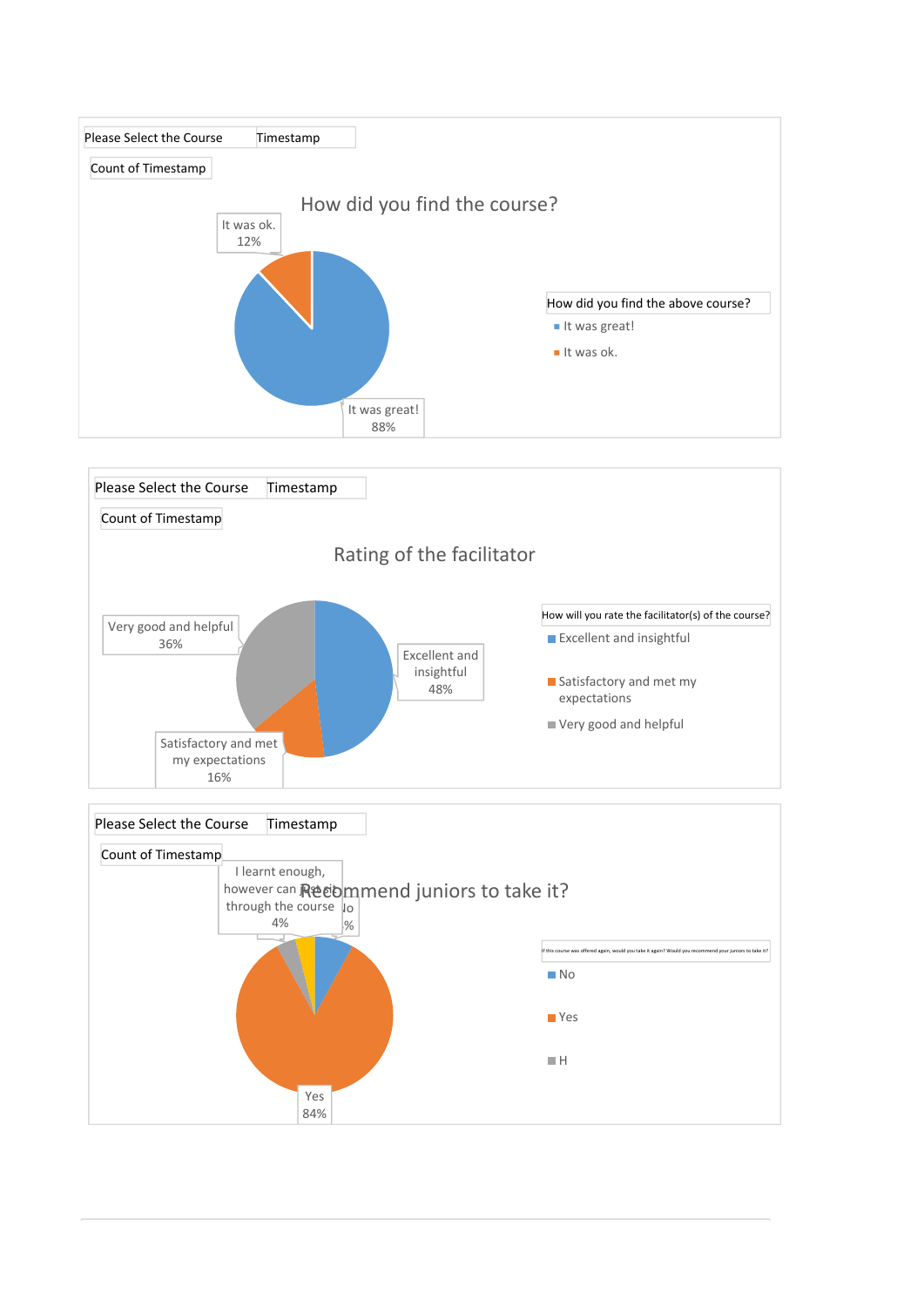

## Timestamp

| <b>Row Labels</b>                                                                               |  |  |  |  |  |  |
|-------------------------------------------------------------------------------------------------|--|--|--|--|--|--|
| VEV732 by Dr. Bijalani                                                                          |  |  |  |  |  |  |
|                                                                                                 |  |  |  |  |  |  |
| can't say                                                                                       |  |  |  |  |  |  |
| Everything                                                                                      |  |  |  |  |  |  |
| н                                                                                               |  |  |  |  |  |  |
| Indian philosophical views on today's world stress and problems                                 |  |  |  |  |  |  |
| Interaction and enthusiasm of professor                                                         |  |  |  |  |  |  |
| like this course                                                                                |  |  |  |  |  |  |
| practical session                                                                               |  |  |  |  |  |  |
| Resource person                                                                                 |  |  |  |  |  |  |
| sir was great, learnt too many things and try to apply those learnings in daily life.           |  |  |  |  |  |  |
| That it had real life implications and insights                                                 |  |  |  |  |  |  |
| the course is very important to those who are mentally stressed                                 |  |  |  |  |  |  |
| the practical classes                                                                           |  |  |  |  |  |  |
| The yoga classes at Ashram                                                                      |  |  |  |  |  |  |
| There was clarity in what it had to offer and gave answers to confusions caused during decision |  |  |  |  |  |  |
| making, in as precise a manner as possible.                                                     |  |  |  |  |  |  |
| yoga                                                                                            |  |  |  |  |  |  |
| Yoga and meditation                                                                             |  |  |  |  |  |  |
| yoga classes                                                                                    |  |  |  |  |  |  |
| yoga classes                                                                                    |  |  |  |  |  |  |
| Yoga Practical                                                                                  |  |  |  |  |  |  |
| (blank)                                                                                         |  |  |  |  |  |  |
| <b>Grand Total</b>                                                                              |  |  |  |  |  |  |
|                                                                                                 |  |  |  |  |  |  |

| <b>Row Labels</b> |                        |  |  |  |  |  |
|-------------------|------------------------|--|--|--|--|--|
|                   | VEV732 by Dr. Bijalani |  |  |  |  |  |
|                   | $\bullet$              |  |  |  |  |  |
|                   | Do it                  |  |  |  |  |  |
|                   | Easy and interesting   |  |  |  |  |  |
|                   | good                   |  |  |  |  |  |
|                   | great                  |  |  |  |  |  |
|                   | Н                      |  |  |  |  |  |